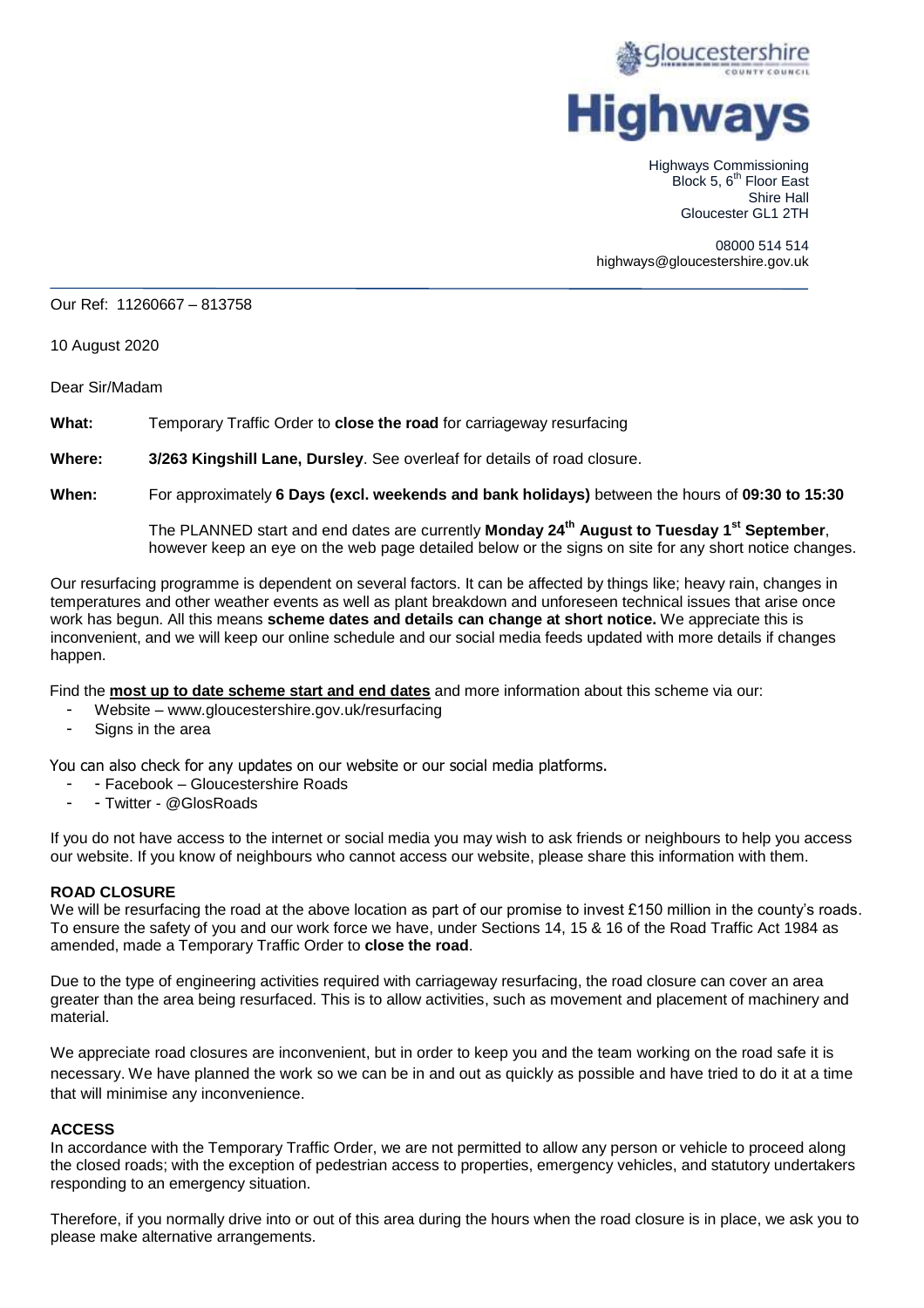In exceptional circumstances, some level of access may be considered. This will be on a case by case basis and only where it doesn't impact on our ability to carry out the work and where it is safe to do so. Any access during this time would be at the drivers own risk as it is a works site and may have raised iron works or a temporary surface.

# **SPECIFIC ACCESS FOR HOSPITAL**

**We will attempt to maintain access FOR THE HOSPITAL ONLY via either Kingshill Lane or Everlands to Lister Road. However there will be a short period of time whilst we are working directly across the entrance to Lister Road when access will NOT be available (with the exception of blue light emergency vehicles). Works will be undertaken in two sections with activity taking place on either Kingshill Lane or Everlands. Depending on which section is being worked on access for the hospital will be available via the other section. We are unable to specify exactly when to approach from which direction; however the appropriate hospital diversion will be sign posted on site as the works progress together with the official diversion route. Hospital traffic into and out of Lister Road will be managed by two way traffic lights while works are in progress.**

# **Contact Us**

- Thank you in advance for your patience and co-operation. If you have any queries please refer to the Frequently Asked Questions leaflet delivered with this letter, visit our web site [www.gloucestershire.gov.uk/resurfacing](http://www.gloucestershire.gov.uk/resurfacing) Or email us at [highways@gloucestershire.gov.uk](mailto:highways@gloucestershire.gov.uk)

Below is a map showing the extents of the road closure.

David Hicks Structural Maintenance Team Manager Gloucestershire County Council